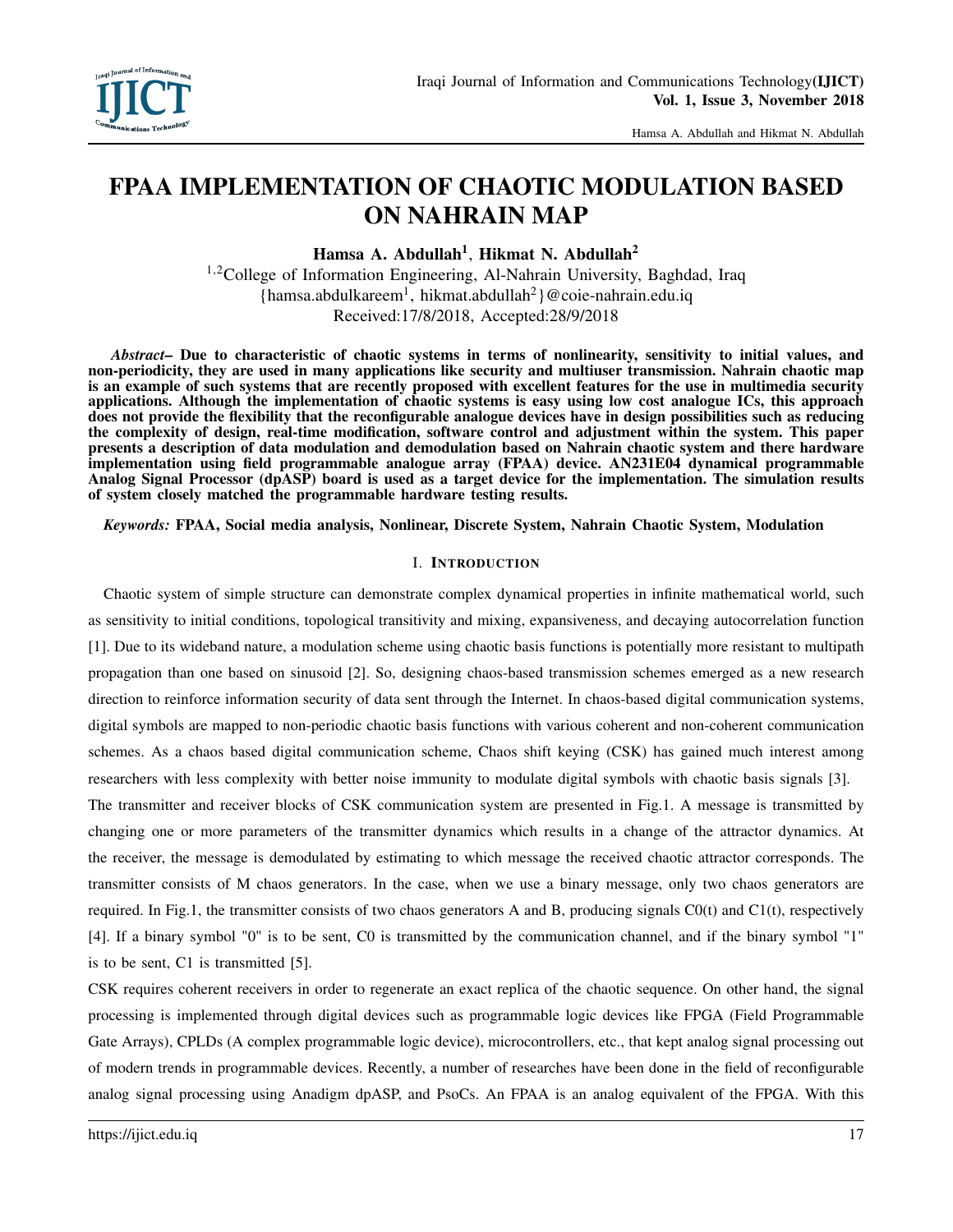

technology the complexity and time effort of the analog circuit design is minimized. It seems that the FPAA devices can be used in a simple signal processing realizations like: filtering, control, sensor linearization [6]. Some of the manufactured devices have ability to dynamically change the configuration, what opens a feature to the robust and adaptive hardware [7]. The paper is organized as follows. Section 1 presents the current stage of hardware implementation of chaotic transmission system. Section 2 outlines the related works of implementing data transmission based on chaotic system. Section 3 presents the hardware implementation of Nahrain chaotic map. Section 4 presents the hardware implementation of chaotic modulation based on Nahrain chaotic map. Section 5 includes hardware implementation. Section 6 includes the simulation and hardware results of the system. Finally, section 7 gives the conclusions of the paper.



Figure 1: Binary chaos shift keying digital communication system

# II. RELATED WORKS

There are many chaotic system implementation using FPAA in literature. In 2014, a new dual entropy core true random number generator (TRNG) capable of producing high levels of randomness using hardware redundancy is proposed. Comparative analysis of the statistical and randomness properties have been performed for developed traditional and proposed TRNG architectures. FPAA is used for design and hardware implementation of the proposed model [8]. Analog programmable electronic circuit-based chaotic Lorenz system is introduced in [9]. The design and hardware implementation of the system is achieved using FPAA. The experimental results demonstrated that the circuit exhibits pre-chaotic transient and chaotic Lorenz attractor. In 2016, a random number generation method based on based on a piecewise linear one dimensional (PL1D) discrete time chaotic maps for applications in cryptography and steganography is proposed. The proposed system is practically implemented by using FPAA-FPGA [10]. In 2017, linear synchronization and circuit implementation of chaotic system with complete amplitude control based on FPAA is proposed [11]. A performance comparison study of programmable platforms: FPAA and FPGA implementation of Chaos On/Off Keying (COOK) Communication System is given in [12]. In 2018, we have proposed a new dynamical system called Nahrain chaotic system [13]. We proved that it has excellent performance for multimedia encryption and secure transmission [14]. However, in [13] we have only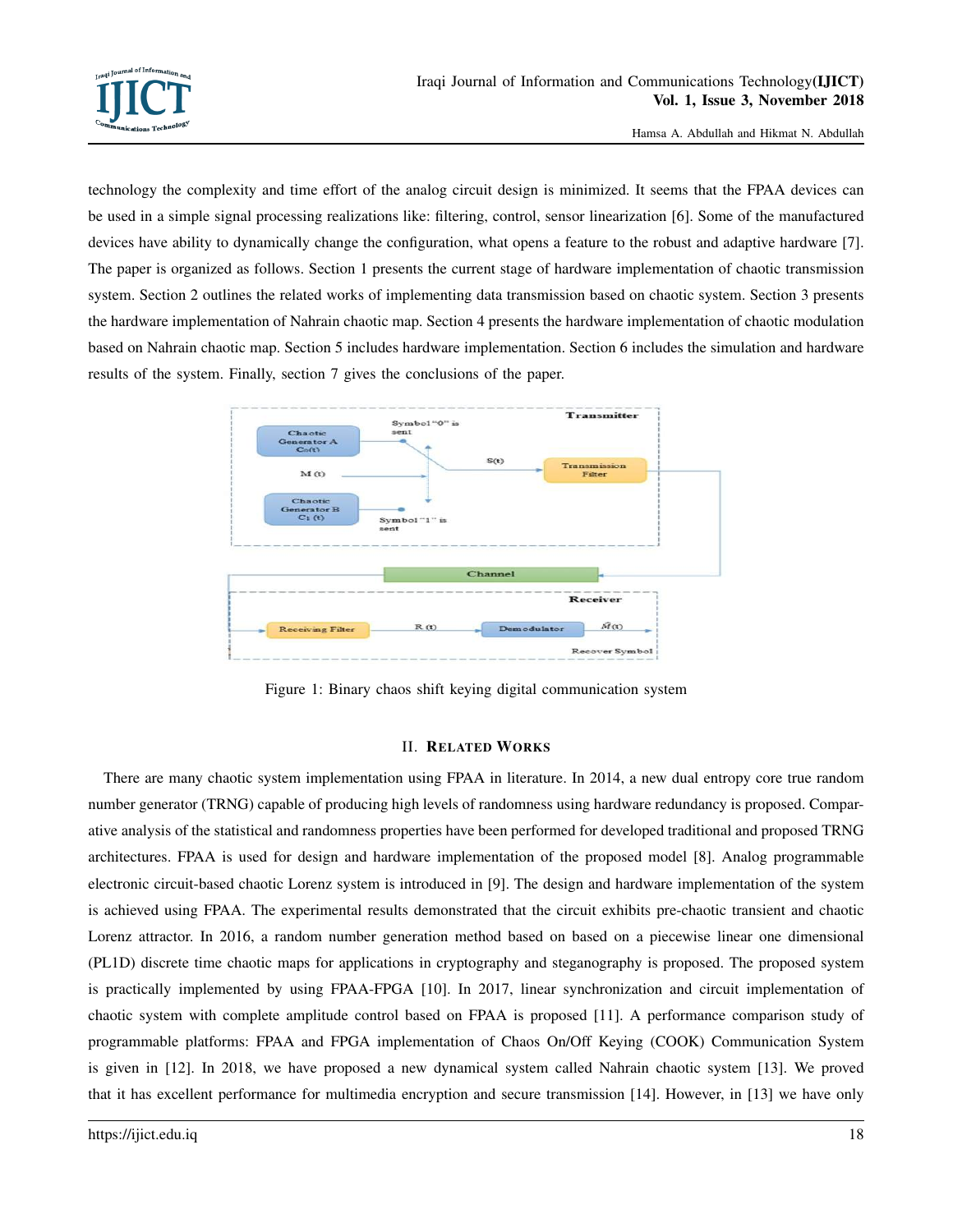

presented a part of the standard randomness tests to prove the system randomness behavior. In this paper, we will review Nahrain chaotic system and complete the presentation of its FIPS 140-2 randomness tests. Then we will introduce the implementation of the system using programmable hardware to allow the system dynamics, reconfigurable and achieve rapid experimental setup with low cost. For this purpose, AN231E04 FPAA device from Anadigm Inc, the latest production of Anadigm's dpASP series is used as target device.

## III. N CHAOTIC MAP

The nonlinear equations that describe Nahrain chaotic system are [13] :

$$
X_{n+1} = 1 - X_n Y_n - x_n^2
$$
  
\n
$$
Y_{n+1} = X_n
$$
  
\n
$$
Z_{n+1} = Y_n - bZ_n
$$
\n(1)

The system consists of state variables: X, Y and Z and two parameters: a and b. Through a series of numerical modeling and simulation associated with MATLAB, the phase portraits of chaotic behavior have been acquired by using system parameter values: a=1.52 and b=0.05. The schematic block diagram of Nahrain chaotic generator is shown in Fig.2. Figure 3 shows the phase portraits of the system when its initial conditions are:  $X(0)=0.3$ ,  $Y(0)=0.2$  and  $Z(0)=0.1$ . It is clear from this figure that the attractors have strange shape which meets the well-known properties of chaotic behavior. The other numerical and statistical tests required to confirm this behavior will be presented and applied for Nahrain system in the next two sections respectively.



Figure 2: Matlab-simulink implementation of nahrain chaotic map

*1) Performance Analysis Tools for Nahrain Chaotic System:* The behavior chaotic system is very useful in security system to disorganize the communication data in order to increase security requirements. To prove the behavior of proposed system, there is a number of system's statistical analysis that presented and discussed. These analysis are categorized into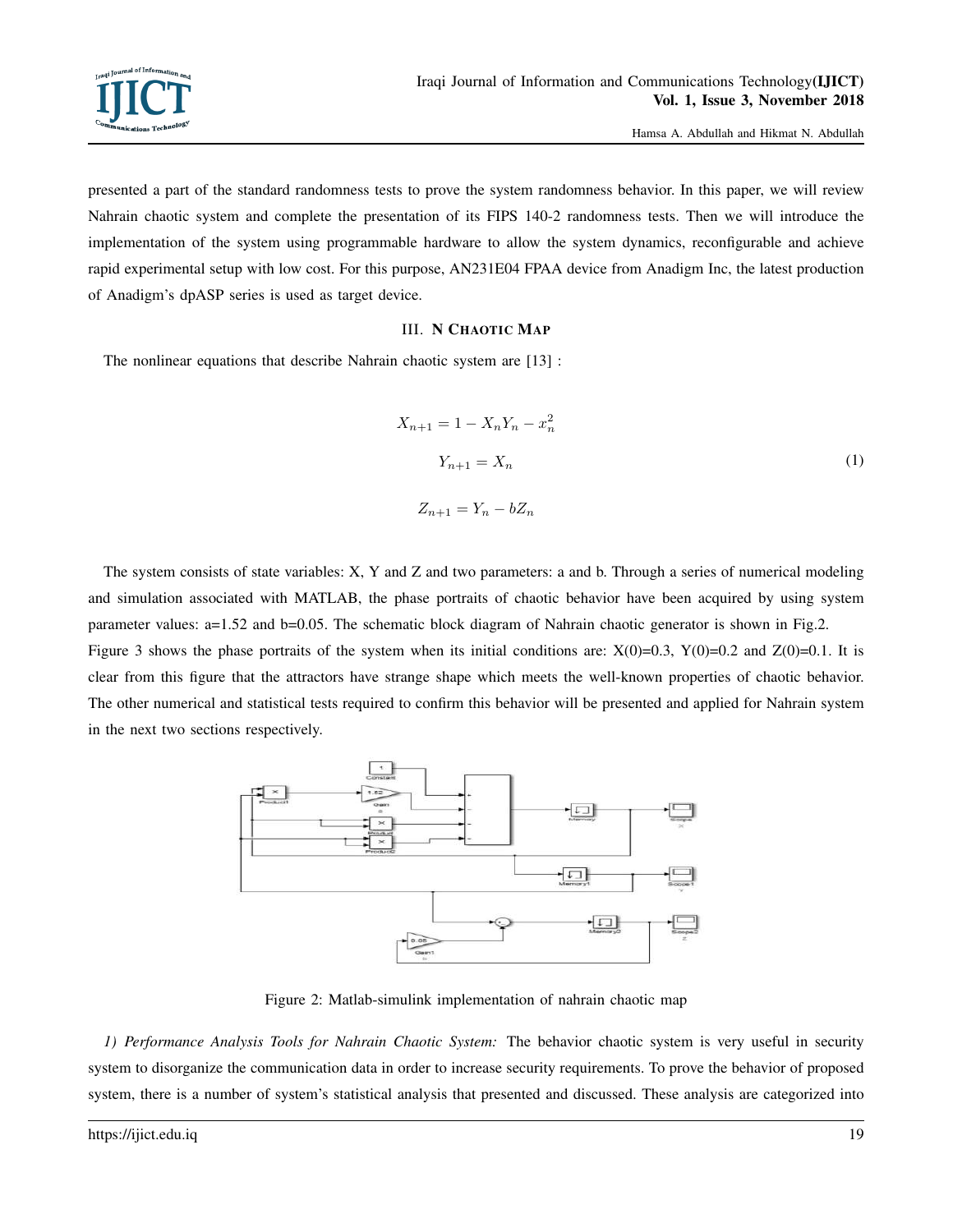



Figure 3: Phase portraits of the proposed chaotic system: (a) X-Y, (b) X-Z, (c) Y-Z, (d) X-Y-Z

two groups. The first group includes the tests that verify whether the system is chaotic or not. The second group includes the tests that are used to verify the randomness properties of the system according to the key that is created from the system.

*2) Chaotic Behavior of Dynamic System Tests:* Lyapunov exponent and 0-1 tests of any dynamical system are mathematical quantities used to measure the system behavior whether it is chaotic or not. 0-1 test is presented by Gottwald and Melbourne [12]. The input numbers used in the tests are the keys generated from the dynamic system in time domain and the output is a number between 0 to1. The algorithm of the 0-1 test could be explained as follows:

1. Assume a set of data f(n) sampled in time n, where  $n = 1,2,3$  N, which represent a one dimensional data.

- 2. Choose a positive real constant number r.
- 3. Compute  $p(n)$  and  $s(n)$  as using the following equations:

$$
p(n) = \sum_{j=1}^{n} f(j) \cos(jr)
$$
 (2)

$$
s(n) = \sum_{j=1}^{n} f(j)sin(jr)
$$
 (3)

4. Calculate the mean square displacement  $M(n)$  as follows

$$
M(n) = \lim_{N \to \infty} \frac{1}{N} \sum_{j=1}^{n} \left[ p(j+n) - p(j) \right]^2 + \left[ s(j+n) - s(j) \right]^2 \tag{4}
$$

5. The asymptotic growth rate is defined as:

$$
K = \frac{\log M(n)}{\log n} \tag{5}
$$

The value of K for continuous system defines the system whether chaos or not, where K 0 denotes that, the system is not chaotic (ordinary), while K 1 denote that, the system is chaotic.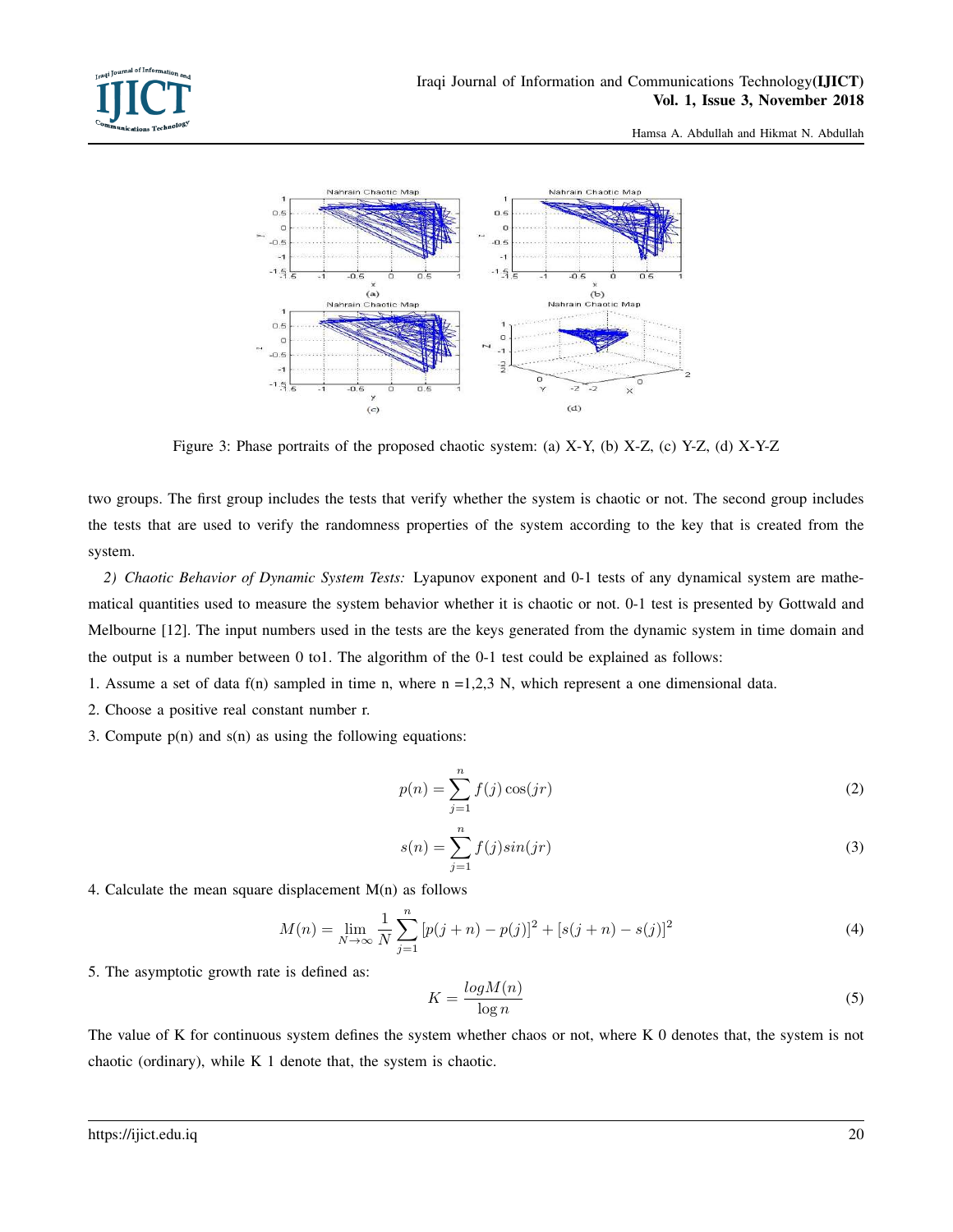*3) The Randomness Tests:* The randomness tests are used to prove the randomness of chaotic random bits sequence CRBS. The standard randomness test FIPS 140-2 are well known test standard. If any CRBS passes the specified tests can be pretended as a good CRBS. The following tests are implemented on sequence of 15,000 bits of output from the generator [13]

1. Frequency (Monobit) Test: This test interest to the ratio of ones and zeroes for the whole sequence. The test objective is to evaluate the nearness of zeros to 1 / 2, which means that the ones and zeros in whole range is the same. All next tests rely on the crossing of this test.

2. Frequency Test Within a Block: This test interest to the ratio of ones in a block with M-bit size. The test objective is to define if the frequency of ones in an M-bit block is near M/2 or not.

3. Runs test: This test interest to the overall number of runs in the sequence (run is a continuous sequence of congruous bits).

4. Longest Run of Ones in a Block Test: This test interest to the longest run of ones within M-bit blocks.

5. Binary Matrix Rank Test: This test interest to the rank of separated sub-matrices of the complete sequence.

6. The Discrete Fourier Transform (Spectral) Test: This test interest to the peak heights in the discrete fourier transform of the sequence.

7. Maurer's (Universal Statistical) Test: This test interest to the number of bits between matching patterns.

8. Approximate Entropy Test: This test interest to the frequency of all possible overlapping m-bit patterns across the whole sequence.

9. Cumulative Sum Test: This test interest to determine whether the cumulative sum of the partial sequences is too large or too small compare to the redicted behavior of that cumulative sum for random sequences.

10. Random Excursions Test: This test interest to the number of cycles having exactly K visits in a cumulative sum random walk.

11. Random Excursions Variant Test: This test interest to the total number of times that a specific state is appeared in a cumulative sum random walk.

In all above tests, P-value is calculated to define the strength of the evidence against the null hypothesis. For these tests, each P-value is the probability that an ideal random number generator would generate a less random sequence than the sequence that has been tested, given the type of non-randomness estimated by the test. If a P-value of the test is equal to 1, this means the sequence has ideal randomness while if P-value is equal to zero this means the sequence is totally non-random. A threshold value ( $\alpha$ ) can be chosen for the tests. If P-value >  $\alpha$ , the sequence is random. If P-value  $\alpha$ , the sequence is non-random. Typically, is in the range [0.001, 0.01].

# IV. THE PROPOSED CHAOTIC MODULATION METHOD

In this work, the carrier signal used is Nahrain chaotic map. Each single information bit is mapped into appropriate analog chaotic patterns where each bit is represented by different outputs of the chaotic system. At the receiver end, the sample functions are correlated in the receiver and the decision is made by threshold comparison. The receiver is composed of chaotic synchronization controller, correlator, and decision device. The CSK modulated signal is expressed as: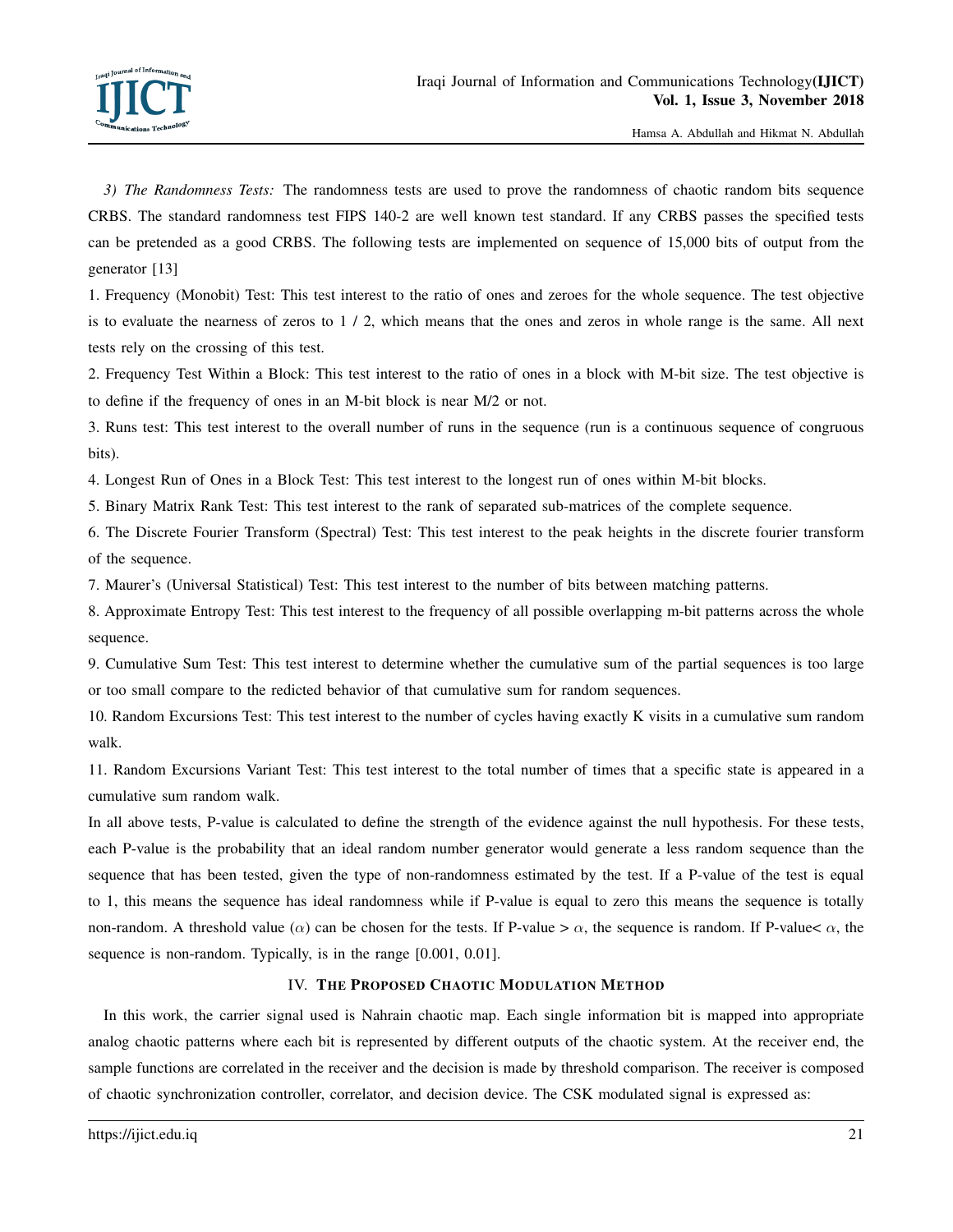$$
s(t) = \begin{cases} X(t) \text{ for data 1} \\ -Z(t) \text{ for data 0} \end{cases}
$$
 (6)

In this type, bit 1 is represented by  $x(t)$ , while bit 0 is represented by  $z(t)$ . At the receiver side, the outputs of correlator1 and correlator2 are s1 and s2 respectively:

$$
s1 = \sum_{t=0}^{T} r(t)X(t) \tag{7}
$$

$$
s2 = -\sum_{t=0}^{T} r(t)Z(t)
$$
 (8)

The original binary signal is recovered using the decision rule:

$$
b(t) = \begin{cases} 1 & \text{if } s1 \ge s2 \\ 0 & \text{if } s1 < s2 \end{cases} \tag{9}
$$

#### V. HARDWARE IMPLEMENTATION

AN231K04 development board is used as hardware device for implementing the chaotic modulation system based Nahrain chaotic map. The AN231K04 development board is one of the latest production of Anadigm's dpASP. The flow chart of a model FPAA implementation is shown in Fig.4. The diagram shows the system are firstly tested numerically simulation before implementing it on an FPAA. Then the mathematical system is modeled by Anadigm Designer2 software. After that, the model of the system is downloaded to FPAA board using Anadigm Designer2 software. The results obtained from programmed hardware are then compared with simulation results. If there is a difference between hardware and software results, it is discarded by modulating the system model using Anadigm Designer2 software. The implementation is completed when all the different are discarded. The implementation of the proposed system is divided in to two parts, the first part is the implementation of the Nahrain chaotic map generator and the second part is the implementation of chaotic modulation and demodulation.

*1) Implementation of Nahrain Chaotic System:* According to the Simulink model that presented in Fig.2, Nahrain discrete chaotic system is built using configurable analog modules (CAMs) in Anadigm Designer2 as shown in Fig.5 and downloaded to the development boards. Due to limited capacity of FPAA board, two boards are needed to realize the chaotic system. CAM values for FPAA1 and FPAA2 are given in Table I.

*2) Implementation of Chaotic Modulation and Demodulation Based on Nahrain Map:* The chaotic modulation system described by equations 6-9 was built using CAMs in Anadigm Designer2 as shown in Fig.6 and downloaded to the development board. CAM values for FPAA1 and FPAA2 are given in Table II.

#### VI. EXPERIMENTAL MEASUREMENTS RESULTS

The experimental results of Nahrain chaotic system consist of two parts: the simulation results and hardware test results. These results are presented in the next sections.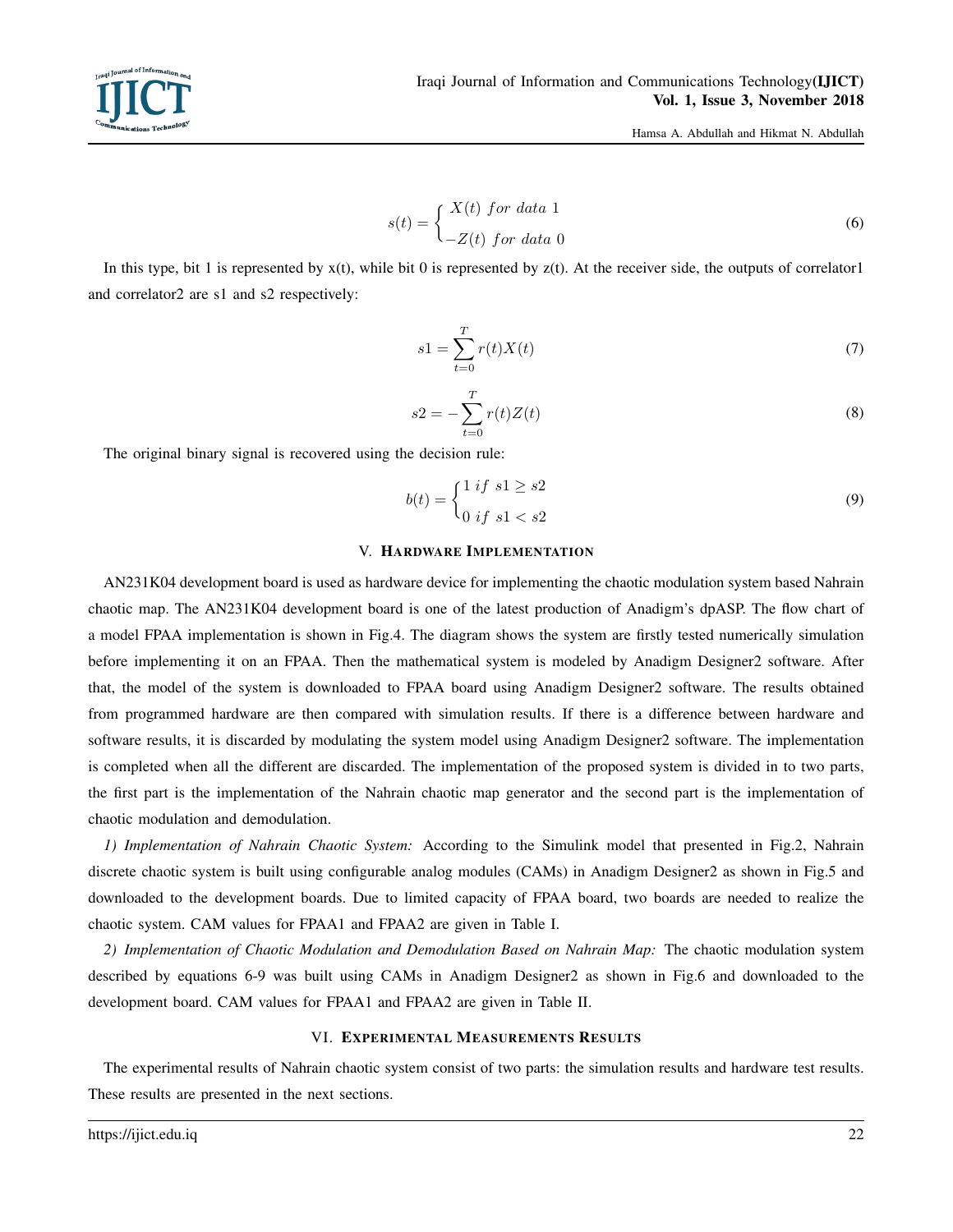



Figure 4: The flow diagram of a typical FPAA implementation



Figure 5: The circuit of nahrain discrete chaotic system using FPAA

#### *A. Simulation Results*

To verify the chaotic behavior and randomness properties of Nahrain system, a simulation model for the system using MATLAB is implemented. The numerical and statistical tests mentioned in section 4 are applied accordingly. This section presents first the results of chaotic behavior test, then the results of randomness test. Finally, it presents the model used for testing the synchronization of Nahrain system and its corresponding results.

#### *B. Results of Chaotic Behavior Tests*

After implementing 0-1 test to the Nahrain map, the following results of asymptotic growth rate K for different system variables are obtained:  $Kx = 0.9864$ ,  $Ky = 0.9866$ ,  $Kz = 0.9856$ . According to the results of this test, since all system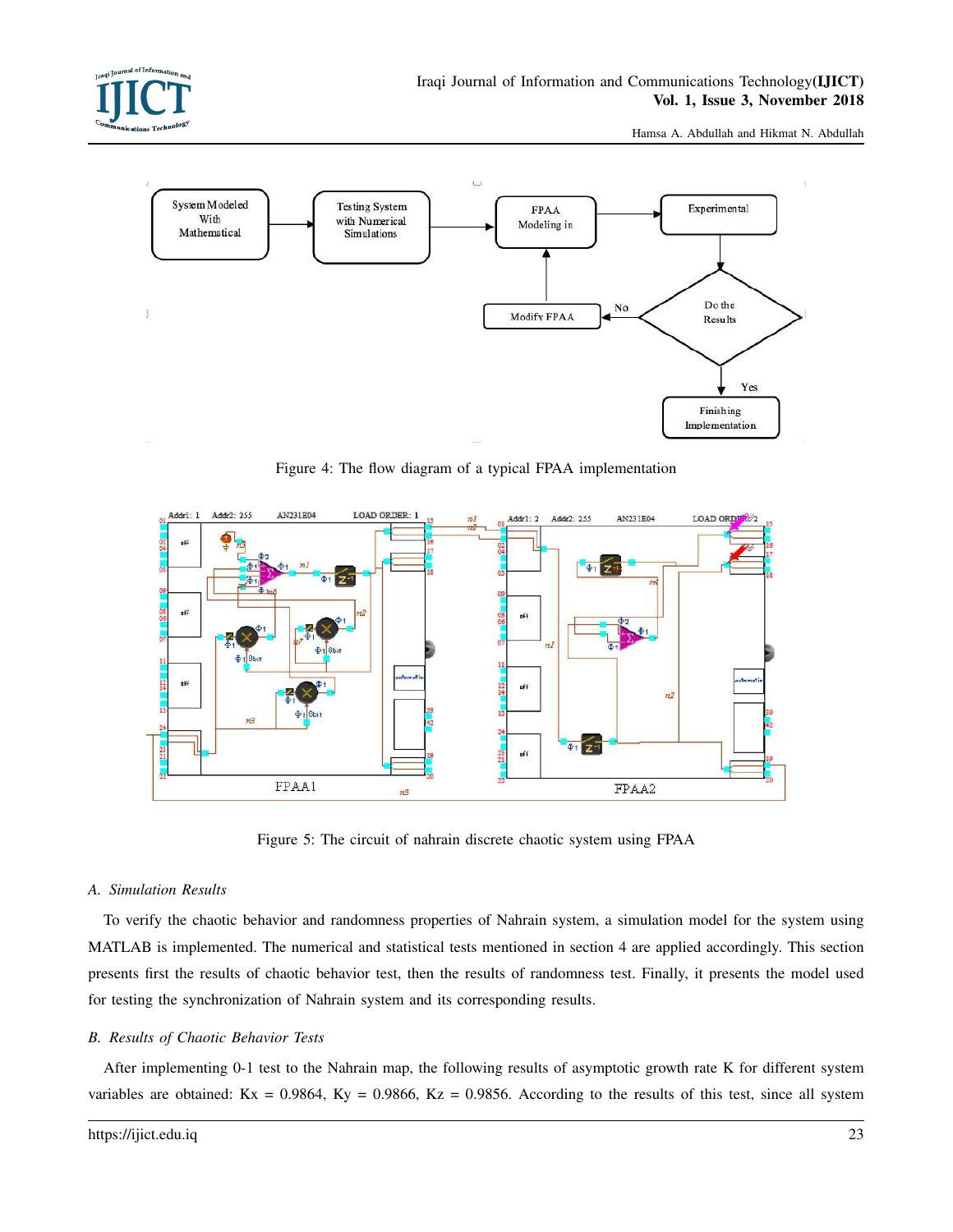



Figure 6: FPAA implementation of modulation and demodulation circuits based on nahrain discrete chaotic system

| FPAA1                                                                          |                                                                                                                                      |                                                          |                                          | FPAA2                              |                                                                                                                        |                                |                               |
|--------------------------------------------------------------------------------|--------------------------------------------------------------------------------------------------------------------------------------|----------------------------------------------------------|------------------------------------------|------------------------------------|------------------------------------------------------------------------------------------------------------------------|--------------------------------|-------------------------------|
| Name                                                                           | <b>Options</b>                                                                                                                       | <b>Parameters</b>                                        | <b>Clocks</b>                            | Name                               | <b>Options</b>                                                                                                         | <b>Parameters</b>              | clocks                        |
| SumDiff1<br>(Sumbiff v1.0.1)                                                   | Output<br>Phase: Phase<br>,<br>Input 1: Non-<br>inverting<br>Input 2:<br>Inverting<br>Input 3:<br>Inverting<br>Input 4:<br>Inverting | Gain 1:0.5<br>Gain 2: 1.52<br>Gain 3: 1.0<br>Gain 4: 1.0 | Clock A:<br>250 kHz                      | SumDiff2<br>(SumDiff v1.0.1)       | Output<br><b>Phase: Phase</b><br>Input 1: Non-<br>inverting<br>Input 2:<br>Inverting<br>Input 3: Off<br>Input 4: $Off$ | Gain 1: 1.0<br>Gain 2:<br>0.05 | Clock<br>A: 250<br>kHz        |
| Hold1<br>(Hold v1.0.2)                                                         | Input<br><b>Sampling</b><br><b>Phase: Phase</b><br>$\mathbf{I}$                                                                      |                                                          | Clock A:<br>250 kHz                      | Hold1<br>(Hold v1.0.2)             | Input<br><b>Sampling</b><br><b>Phase: Phase</b><br>$\mathcal{I}$                                                       |                                | Clock<br>A: 250<br>kHz        |
| Voltagel<br>(Voltage v1.0.1)                                                   | Polarity:<br>Positive<br>$(+2V)$                                                                                                     |                                                          |                                          | Hold <sub>2</sub><br>(Hold v1.0.2) | Input<br><b>Sampling</b><br><b>Phase: Phase</b><br>I                                                                   |                                | <b>Clock</b><br>A: 250<br>kHz |
| <b>Multiplier1</b><br>(Multiplier v1.0.2)<br>draftikas.                        | Sample and<br>$H$ old: $Input X$                                                                                                     | Multiplication<br>Factor: 1.00                           | Clock A:<br>250 kHz<br>Check B:<br>4 MHz |                                    |                                                                                                                        |                                |                               |
| Multiplier <sub>2</sub><br>(Multiplier v1.0.2)<br>$\bullet$ $\times$ $\bullet$ | Sample and<br>Hold: $Input X$                                                                                                        | Multiplication<br>Factor: 1.00                           | Clock A:<br>250 kHz                      |                                    |                                                                                                                        |                                |                               |
| Multiplier3<br>(Multiplier v1.0.2)<br>$-36$                                    | Sample and<br>Hold: $Input X$                                                                                                        | Multiplication<br>Factor: 1.00                           | Clock B:<br>4 MHz                        |                                    |                                                                                                                        |                                |                               |

TABLE I

CONFIGURABLE ANALOG MODEL OF FPAA OF NAHRAIN DISCRETE CHAOTIC SYSTEM

variables produces numbers very closed to 1 then it is a chaotic system and the chaotic behavior can be obtained from anyone of its outputs.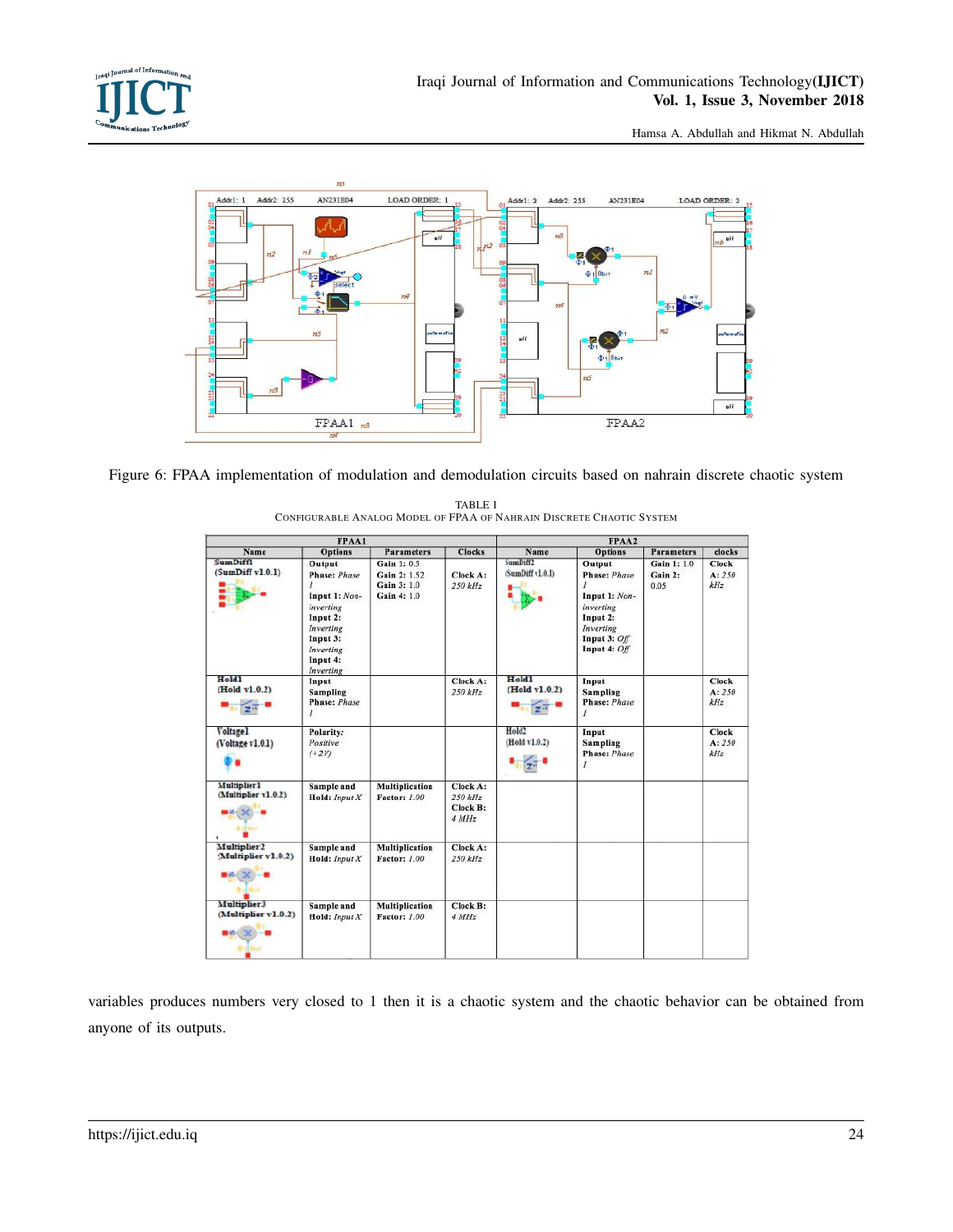| FPAA1                                                |                                                                                                                            |                                                                 | FPAA2                                    |                                                                       |                                                                                                                                                   |                                    |                                                            |
|------------------------------------------------------|----------------------------------------------------------------------------------------------------------------------------|-----------------------------------------------------------------|------------------------------------------|-----------------------------------------------------------------------|---------------------------------------------------------------------------------------------------------------------------------------------------|------------------------------------|------------------------------------------------------------|
| Name                                                 | <b>Options</b>                                                                                                             | <b>Parameters</b>                                               | <b>Clocks</b>                            | Name                                                                  | <b>Options</b>                                                                                                                                    | <b>Parameters</b>                  | clocks                                                     |
| GamSwrchl<br>(GainSwitch<br>r11.1<br><b>PARTIES</b>  | <b>Output Phase: Phase</b><br>Input 1: Non-<br>inverting<br>Input 2: Inverting<br>Input 3: Inverting<br>Input 4: Inverting | Gain 1: 0.5<br>Gain 2: 1.52<br>Gain 3: 1.0<br>Gain 4: 1.0       | Clock A:<br>250 kHz                      | <b>Multiplier1</b><br>(Multiplier v1.<br>$\bullet$ $\times$ $\bullet$ | <b>Sample and Hold:</b><br>Input X                                                                                                                | Multiplicati<br>on Factor:<br>1.00 | <b>Clock A:</b><br>$250$ $kHz$<br>Clock B: 4<br><b>MHz</b> |
| PeriodicWave1<br>(Periodic Wave<br>(1.0.3)<br>کرداکر | <b>Output Phase: Phase</b><br>Output Hold: on<br>Dual Waveforms: Off<br>Reset: Off                                         | <b>Counter</b><br><b>Reset:255</b><br>Value:<br>$(0.977$ $kHz)$ | Clock A:<br>250 kHz<br>Clock B:<br>4 MHz | Multiplier <sub>2</sub><br>(Multiplier v)                             | <b>Sample and Hold:</b><br>Input X                                                                                                                | Multiplicati<br>on Factor:<br>1.00 | Clock A:<br>250 kHz                                        |
| GamInv1<br>(GainInv v1.0.1)                          |                                                                                                                            | Gain: 1.00                                                      | Clock A:<br>250 kHz                      | Comparatorl<br>(Comparator<br>v1.1.1<br>$\mathbf{u}$                  | Compare to: Dual<br>Input<br><b>Input Sampling:</b><br>Phase 1<br><b>Output Polarity:</b><br>Inverted<br>Hysteresis: OmV<br>Output Synch:<br>None |                                    | Clock A:<br>$250$ $kHz$                                    |

TABLE II CONFIGURABLE ANALOG MODEL OF FPAA OF MODULATION AND DEMODULATION CIRCUITS

## *C. Results of Randomness Test*

In this wok, we used a proposed method to convert a chaotic sequences into binary ones as shown Fig.7. The conversion is based on comparing the outputs of two identical Nahrain chaotic maps running simultaneously with the same parameters  $(a=1.52 \text{ and } b=0.05)$  but with different initial conditions. The initial conditions for the first map are  $X1(0)=0.3$ ,  $Y1(0)=0.2$ and  $Z1(0)=0.1$  while for the second map they are  $X2(0)=0.2$ ,  $Y2(0)=0.1$  and  $Z2(0)=0.2$ . The output binary sequences g1, g2 and g3 are generated by comparing the outputs of the two maps on sample by sample basis according to the following equations:

$$
g1(X1, X2) = \begin{cases} 1 & if \ X1 > X2 \\ 0 & if \ X1 \le X2 \end{cases} \} where X_1(0) \ne X_2(0)
$$
 (10)

$$
g2(Y1, Y2) = \begin{cases} 1 & if \ Y1 > Y2 \\ 0 & if \ Y1 \le Y2 \end{cases} \} where Y_1(0) \ne Y_2(0)
$$
 (11)

$$
g3(Z1, Z2) = \begin{cases} 1 & if \ Z1 > Z2 \\ 0 & if \ Z1 \le Z2 \end{cases} \} where Z_1(0) \ne Z_2(0)
$$
 (12)

Next a sequence of 15,000 consecutive bits of each output from the system is subjected to the tests mentioned in section 3 individually. The tests results are given in Table III. From the results in this table, we can see that the P-value of all the generated binary sequences are much higher than 0.01 which means the system is random. It can also be seen that the randomness level of output X is the best among other outputs of the system.

## *D. Hardware Test Results*

The experimental setup of the proposed chaotic communication system using FPAA AN231K04 development board is shown in Fig.8. The hardware test results are divided into two parts: the result of Nahrain chaotic System implementation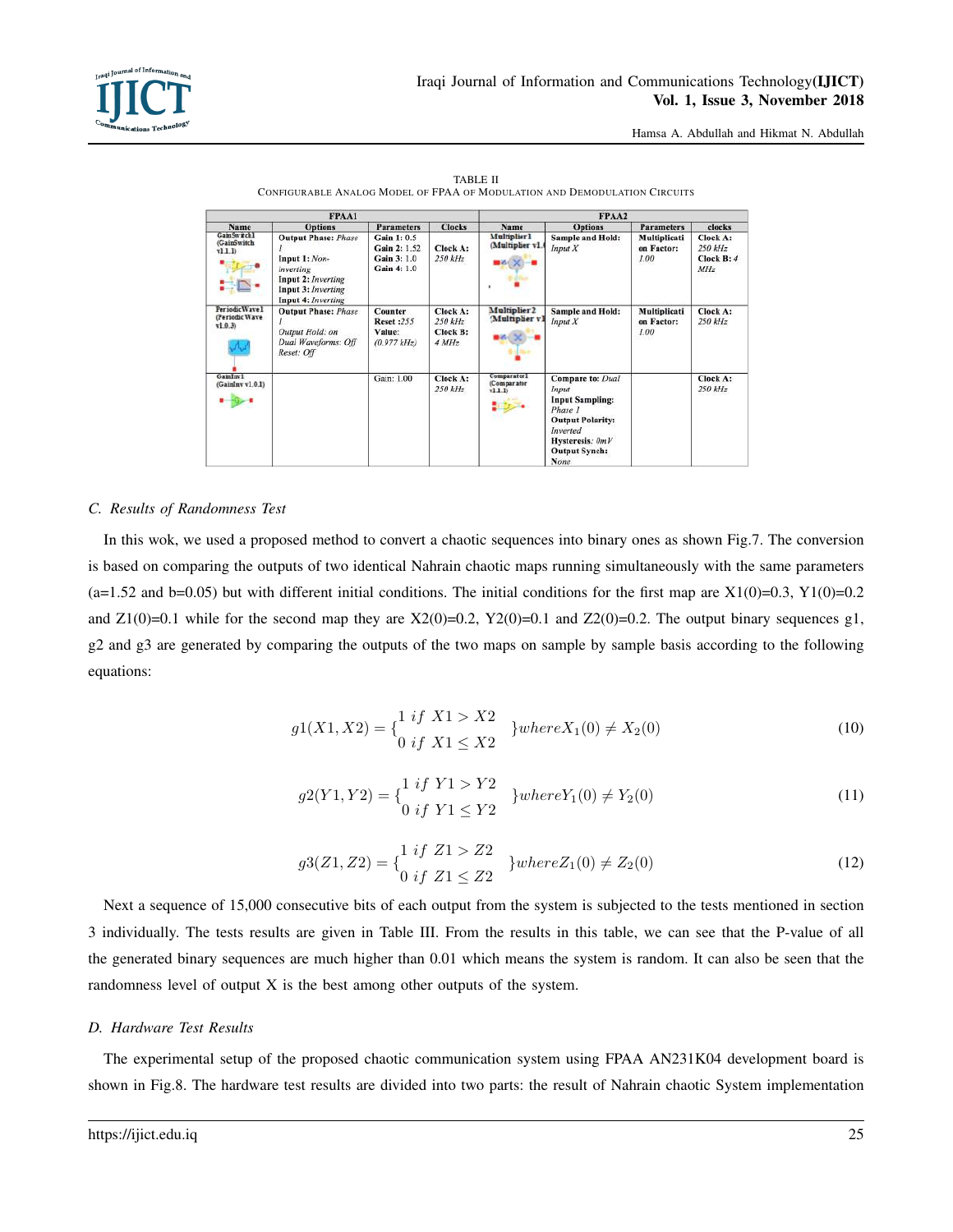



Figure 7: Random Bit generator

| Test                                 | X      | Y      | Z.     | $P-value \ge (0.01 - 0.001)$ |
|--------------------------------------|--------|--------|--------|------------------------------|
| Frequency (MonoBit) Test             | 0.5787 | 0.5787 | 0.2739 | accept                       |
| Frequency (Block = $1000$ ) Test     | 0.5031 | 0.5168 | 0.8993 | accept                       |
| Run Test                             | 0.5917 | 0.5917 | 0.2855 | accept                       |
| Longest Run of Ones in a Block (128) | 0.9931 | 0.9997 | 0.9606 | accept                       |
| Binary Matrix Rank Test              | 0.2030 | 0.2030 | 0.0433 | accept                       |
| <b>DFT</b> Test                      | 0.4118 | 0.3049 | 0.4118 | accept                       |
| Maurer's Test                        | 0.8604 | 0.8744 | 0.8670 | accept                       |
| Approximate Entropy Test             | 0.4002 | 0.4002 | 0.5458 | accept                       |
| Cumulative Sum Test                  | 0.9767 | 0.9767 | 0.5458 | accept                       |
| Random Excursions Test               | 0.1085 | 0.1085 | 0.0253 | accept                       |
| Random Excursions Variant Test       | 0.8808 | 0.8814 | 0.9042 | accept                       |

TABLE III THE RESULTS OF THE RANDOMNESS TESTS

and the results of chaotic modulation/demodulation implementation.

# *E. Hardware Result of Nahrain Chaotic System Implementation*

To observe the behavior of the Nahrain chaotic map, the FPAA model is downloaded to the development board by setting the parameters in Eq.1. as follows: a=1.52 and b=0.05. The experimental results of the FPAA realization are measured via an oscilloscope in time domain of the state-variables of the system namely X, Y and Z as shown in Fig.9. The chaotic attractor illustration produced by experimental realization of the system are shown in Fig.10. These figures show that the programmable hardware testing results very match to the simulation results of system that shown in Fig.3. Table IV illustrates the power consumptions, CAB usage capacity and clock frequency of these implementations. Fig.10 show that the chaotic attractors are strange with good state space, so they can be used for generating secure key for multimedia encryption and can be used as carrier wave for secure multimedia transmission.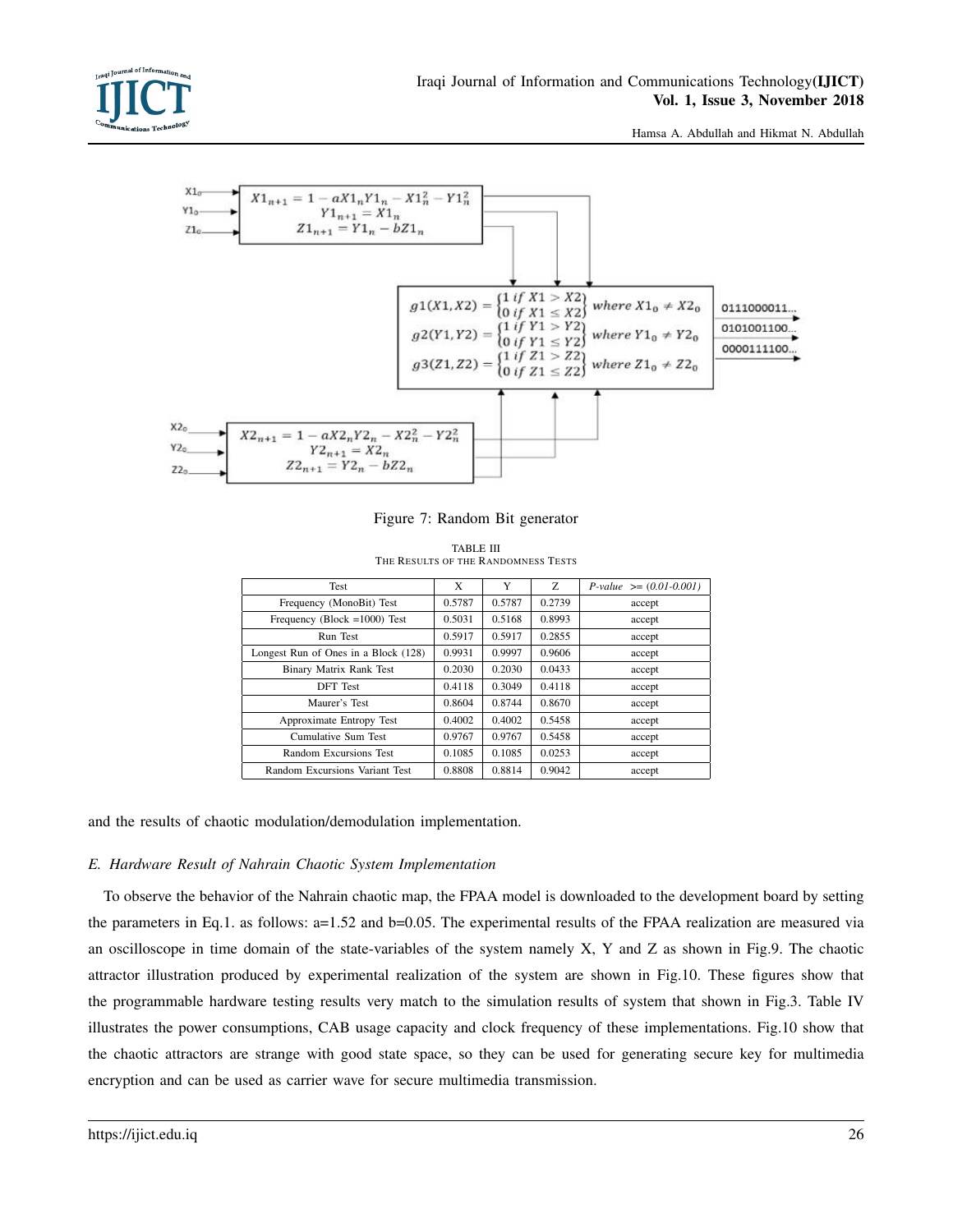

|--|

THE HARDWARE RESOURCES OF THE FPAA IMPLEMENTATION OF NAHRAIN CHAOTIC SYSTEM

|                                         | FPAA1            | FPAA2       |
|-----------------------------------------|------------------|-------------|
| Power consumption                       | 165 50 mW        | 74 22 mW    |
| CAB1(used/total capacity)               | 7/8              | 5/8         |
| CAB2(used/total capacity)               | 6/8              | 2/8         |
| CAB3(used/total capacity)               | 6/8              | 0/8         |
| CAB4(used/total capacity)               | 6/8              | 0/8         |
| Clock Frequency (used/ Maximum Allowed) | 250kHz,4MHz/4MHz | 250kHz/4MHz |



Figure 8: The experimental setup of the proposed hardware platform



Figure 9: Experimental realization of state-variables a. X and Y b. X and Z c. Y and Z

# *F. Hardware Results of Chaotic Modulation and Demodulation*

To observe the behavior of the modulation and demodulation method, the FPAA model is downloaded to the development board. The experimental results of the FPAA realization are measured via an oscilloscope in time domain of the carrier X chaotic signal and modulated signal as shown in Fig.11.a. The recovered and modulated signals produced by experimental realization of the system are shown in Fig. 11.b-d. These figures show that the modulated signals are random like noise and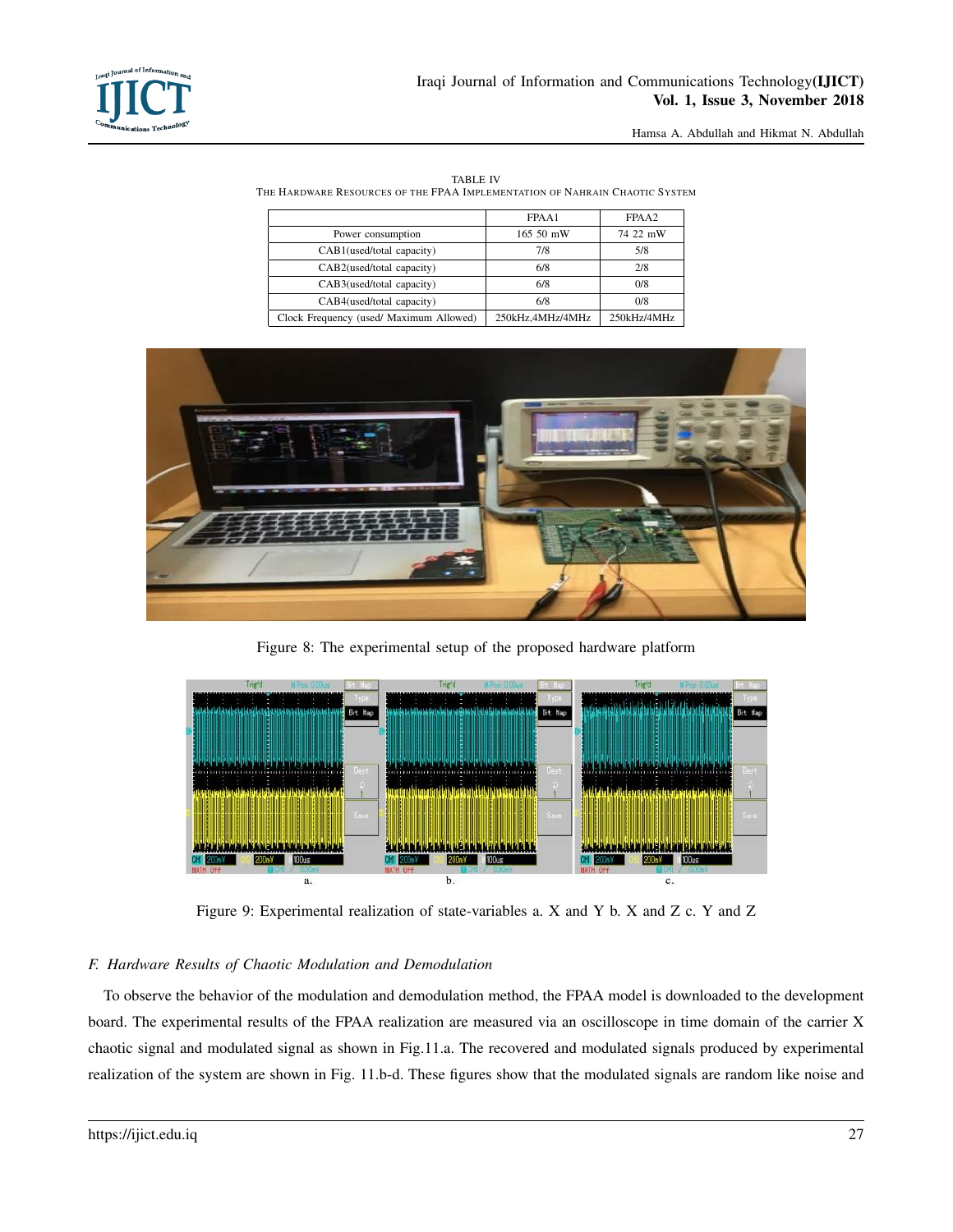

Figure 10: Experimental realization of chaotic attractor: a. X-Y attractor, b. X-Z c. attractor Z-Y attractor

the attacker cannot extract any useful information from these transmitted signal. So FPAA-based chaos added a significant reliability to the proposed secure transmission system. Table V illustrates the power consumptions, CAB usage capacity and clock frequency of these implementations.



Figure 11: Experimental realization of modulated and recovered signal a. Experimental realization of carrier and modulated signal, b. Data size 256 bit stream of 128 bit of ones and 128 bit of zeros. c.Data size 256 bit stream of zeros. d.Data size 256 bit stream of ones

To evaluate the performance of the proposed modulation methods in noisy channel, many simulation tests have been done.Figure 12 show the Bit Error Rate (BER) curves for proposed types of modulation method over AWGN and fading channel. In Fig.2. The BER curves obtained for traditional CSK and proposed modulation method by using Nahrain chaotic systems as a carrier. The proposed modulation methods show better performance than traditional CSK, where the proposed modulation methods recover the data with zero BER at 10 dB.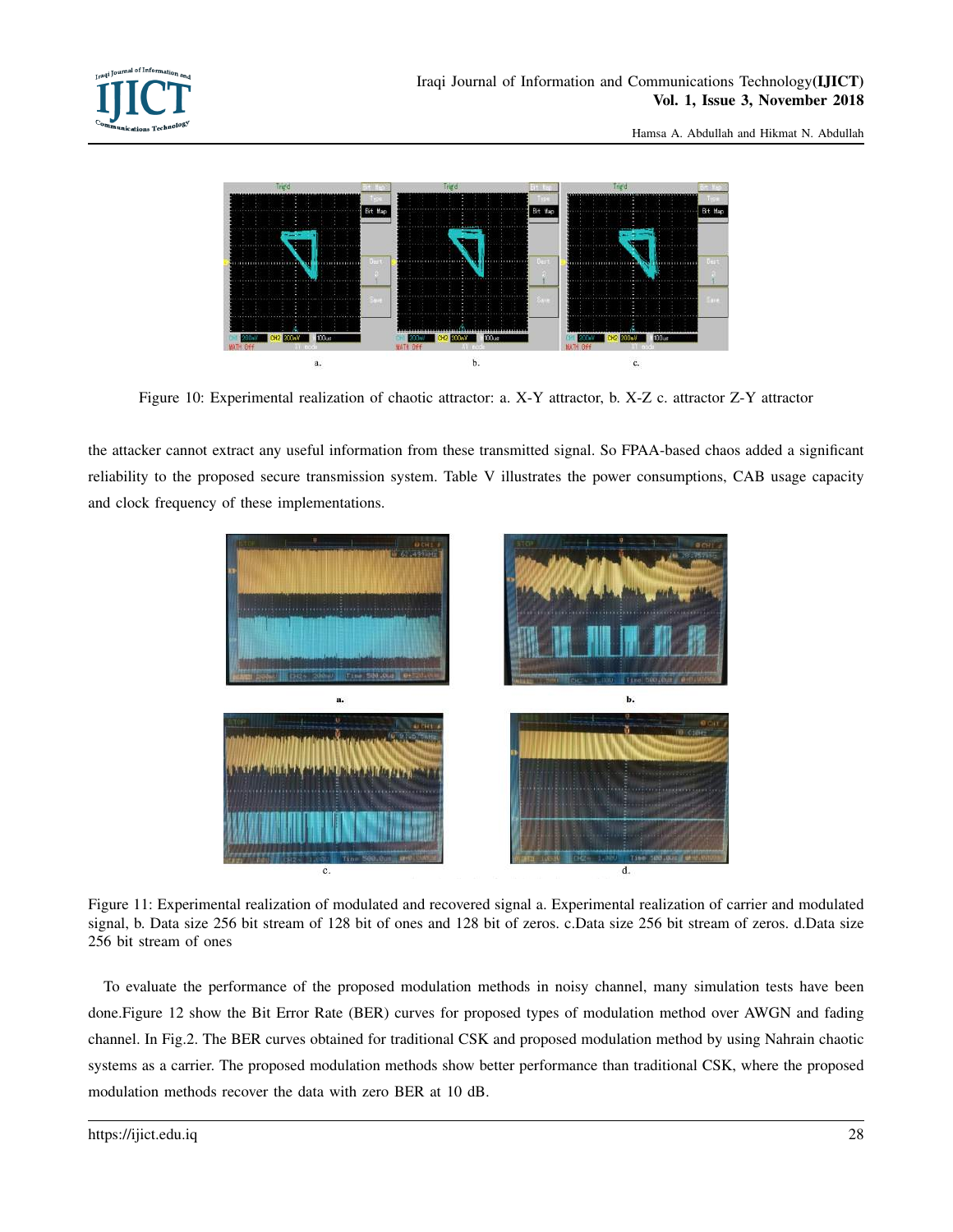

| <b>TABLE V</b>                                                     |
|--------------------------------------------------------------------|
| HARDWARE RESOURCES OF FPAA IMPLEMENTATION OF MODULATOR/DEMODULATOR |

|                                         | FPAA1            | FPAA2       |
|-----------------------------------------|------------------|-------------|
| Power consumption                       | 75 23 mW         | 95 28 mW    |
| CAB1(used/total capacity)               | 8/8              | 6/8         |
| CAB2(used/total capacity)               | 4/8              | 6/8         |
| CAB3(used/total capacity)               | 0/8              | 0/8         |
| CAB4(used/total capacity)               | 0/8              | 0/8         |
| Clock Frequency (used/ Maximum Allowed) | 250kHz.4MHz/4MHz | 250kHz/4MHz |



Figure 12: BER curves obtained for proposed modulation method

# VII. CONCLUSION

The implementation of a chaotic system based on FPAA programmable hardware is very convenient for reconfigurable design based in its nonlinear structure. FPAA offer multiple advantages that exceed the advantages offered by the other electronic components, in reducing the time taken in designing the different analog circuits; in addition to the possibility of reforming the different circuits for the purpose of getting a design of high reliability. The simulation results of system very match to the programmable hardware results. The experimental results of the FPAA realization show that the modulated signals are random like noise and the attacker cannot extract any useful information from these transmitted signal. The BER curves obtained the proposed modulation methods show better performance than traditional CSK, where the proposed modulation methods recover the data with zero BER at 10 dB. FPAA-based chaos added a significant reliability to the proposed secure transmission system. This system can be used efficiently as a programmable chaos generator in plentiful chaos-based applications. Since a FPAA device can be used in state of roughly all electronic hardware for implementations of discrete chaotic system, this programmable and reconfigurable implementation offers more dynamic, modest and economic solutions. FPAA very sensitive to high temperature and requires medium temperature environment. Because this type implementations provide the potential of resilient and reconfigurable design of many analog chaotic systems based on mathematical design without requirement to complex electronic hardware, FPAA-based chaos studies will be very valuable for the researchers from different science and engineering fields.